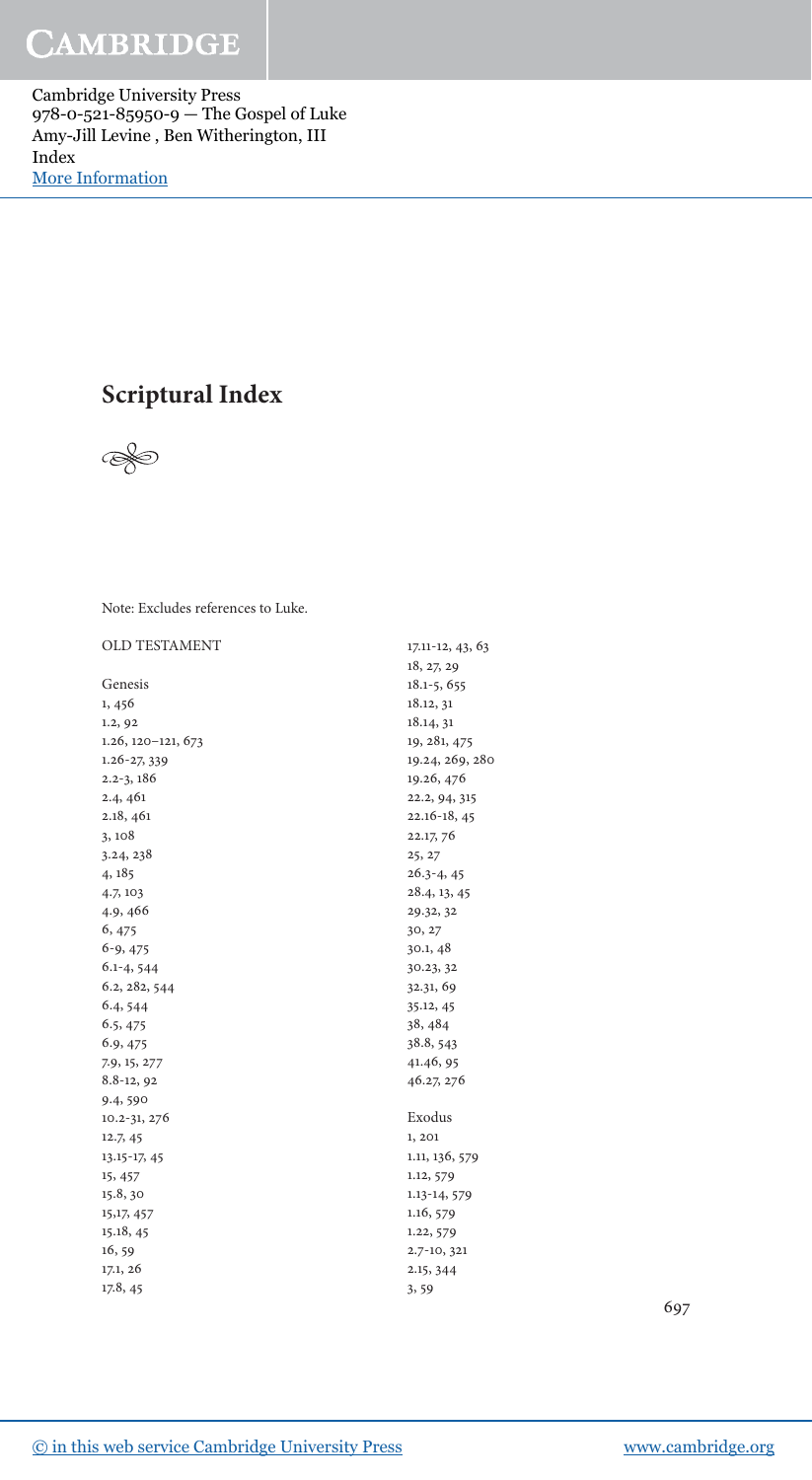Cambridge University Press 978-0-521-85950-9 — The Gospel of Luke Amy-Jill Levine , Ben Witherington, III Index [More Information](www.cambridge.org/9780521859509)

698 Scriptural Index

| $3.1 - 4.17, 544$ |
|-------------------|
| 3.13-14, 312      |
| 3.14, 560         |
| 4.22, 57          |
| 5.4, 619          |
| 5.14, 136         |
| 8.18, 319         |
| 10.16, 422        |
| 12.6-15, 579      |
| 12.11, 351        |
|                   |
| 13.2, 64          |
| 13.11-15, 64      |
| 13.13, 64         |
| 14.15-16, 237     |
| 15, 503           |
| 15.20-21, 228     |
| 15.21, 39         |
| 16, 314           |
| 16.22, 256        |
| 18.21, 444        |
| 19-20, 262        |
| 19.6, 82, 324     |
| 19.16-19, 260     |
| 20.7, 146         |
| 20.10, 163, 650   |
| 20.12, 401        |
| 21.5, 445-446     |
| 21.37, 512        |
| 22.24, 440        |
| 22.25, 517        |
| 24.9, 276         |
|                   |
| 24.11, 544        |
| 24.15-18, 262     |
| 29-30, 638        |
| 30.7-8, 28        |
| 30.12-15, 75      |
| 30.23, 211        |
| 31.14, 163        |
| 32.32, 283        |
| 32.33, 283        |
| 33.10, 183        |
| 34.2-9, 260       |
| 34.7, 87          |
| 34.19, 64         |
| 34.28, 106        |
| 34.29-35, 260     |
| 34.35, 262        |
|                   |
| Leviticus         |
| 10.9, 30          |
| 11.17, 238        |
|                   |

 $12.2 - 6, 63$ 13.2, 390 13.45-56, 470 14-15, 140 15.25-30, 241  $16.29 - 31, 153$  18.5 , 290 18.16, 91 19, 478 19.14, 145, 502 19.15 , 485 19.17, 185, 277, 466 19.18, 88, 182, 289 19.28, 289 19.33-34, 290 19.34, 182 21, 292 21.1-4, 292 21.17-21, 395 23, 638 23.5-8, 579 23.27, 153 23.36-37, 440 25, 117, 638 25.10-13, 116 25.36-37, 517 26.6, 377 Numbers  $1.1-3, 75$  $4.2 - 3, 75$  $4.21 - 28, 75$ 6.3, 30 11, 276 11.16, 276 11.18, 381 11.16-30, 276 15.27-31, 355 15.37-41, 113 15.38 , 241 18.15-16, 64 19.11-22, 327 23.19, 147  $26.1 - 4, 75$ 26.52, 75 29, 153 31.38 , 276 Deuteronomy 4.12, 93

4.16 , 541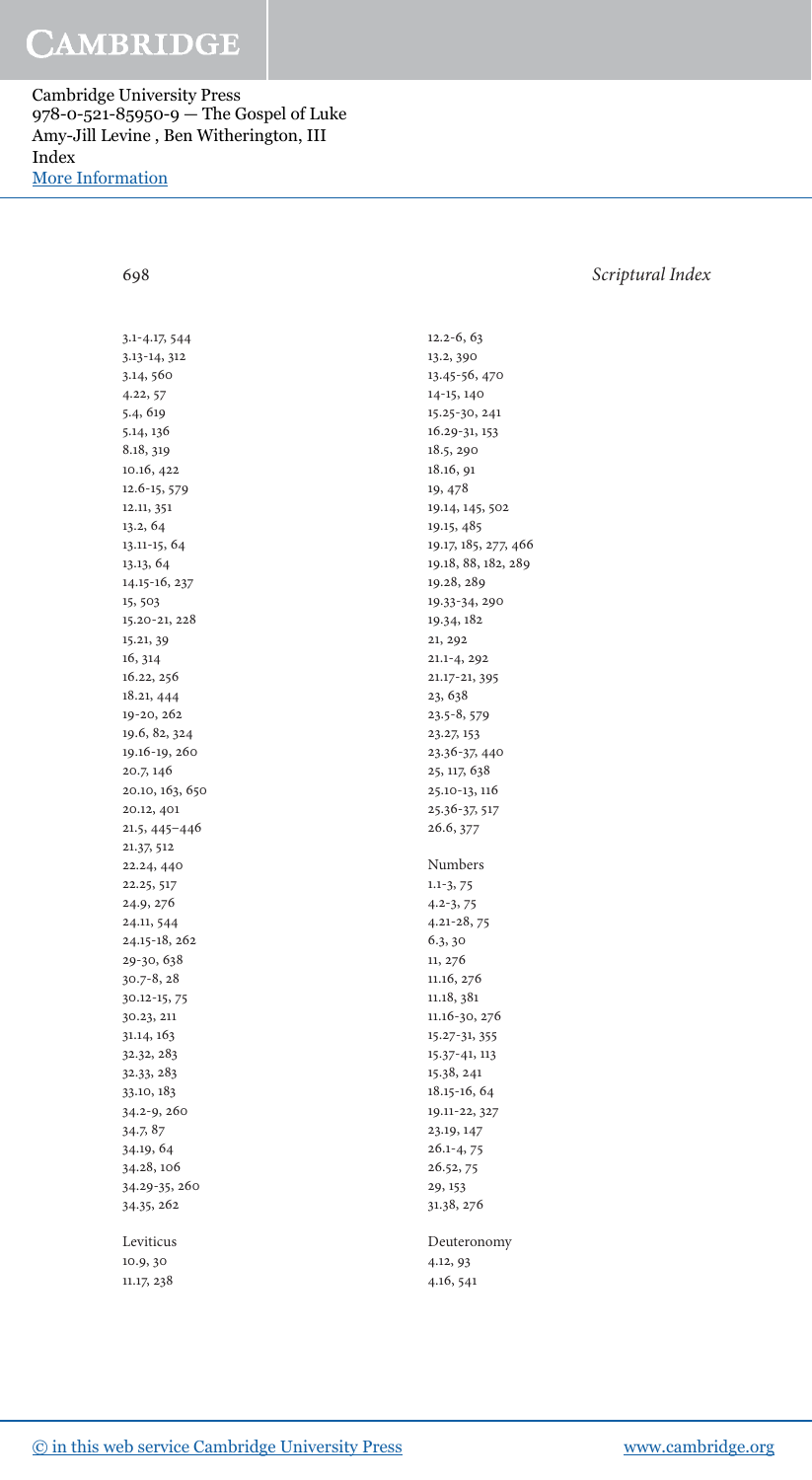Cambridge University Press 978-0-521-85950-9 — The Gospel of Luke Amy-Jill Levine , Ben Witherington, III Index [More Information](www.cambridge.org/9780521859509)

### Scriptural Index 699

4.37, 87 5.12-13, 163 5.12-15, 650 5.16, 401 6.4, 213  $6.4 - 9, 113$  6.5 , 289  $6.10 - 15, 110$ 6.13, 110 6.15, 187 6.16 , 111 8, 106 8.1, 289 8.2, 106  $8.2 - 3, 108$ 8.3, 108, 298 9.9, 106 9.10, 319 10.18-19, 348 10.18, 483 10.21 , 41 11.12-21, 113 14.8, 238 14.29, 483 15.7-8, 440 15.11, 41, 326 16.3, 591 16.11, 452, 483 16.14, 483 18.15, 255, 263, 659 18.18, 286, 659 19.15 , 277 20.5-7, 398 20.21, 72 21.18-21, 208 23, 435 23.15-24.4, 435 23.19-20, 435 23.20, 517 24.1 , 460 24.19-21, 483 25.5 , 543 25.5-6, 542 26.1-15, 492 26.12-13, 483 27.19, 483 28.1-14, 289 30.2, 597 30.12-14, 93 32.35, 486, 563

| 34.1-4, 109<br>34.6, 260                                                                                                                                                                                    |
|-------------------------------------------------------------------------------------------------------------------------------------------------------------------------------------------------------------|
| Joshua<br>1.1, 37<br>2.6, 201<br>$3.10 - 13, 237$<br>5.14, 510<br>6,510<br>6.2, 510                                                                                                                         |
| Judges<br>2.8, 37<br>5.11, 39<br>5.24, 38<br>8.8, 69<br>$9.10 - 11, 367$<br>9.53, 465<br>13, 27<br>14.17, 486<br>16.16, 486<br>21.25, 22                                                                    |
| Ruth<br>3, 484<br>3.15, 183<br>4, 321<br>4.1-12, 543<br>4.15, 201                                                                                                                                           |
| 1 Samuel<br>1, 27<br>1.8, 48<br>1.11, 40<br>2.5, 42, 85<br>2.8, 39<br>2.10, 40, 45<br>2.24, 64<br>2.26, 72<br>$3.9 - 10, 37$<br>8.7, 22<br>12.10, 37<br>14.41, 37<br>14.45, 339<br>21.1-6, 163<br>21.4, 164 |
| 2 Samuel<br>3.3, 484<br>5.4, 94                                                                                                                                                                             |

7, 34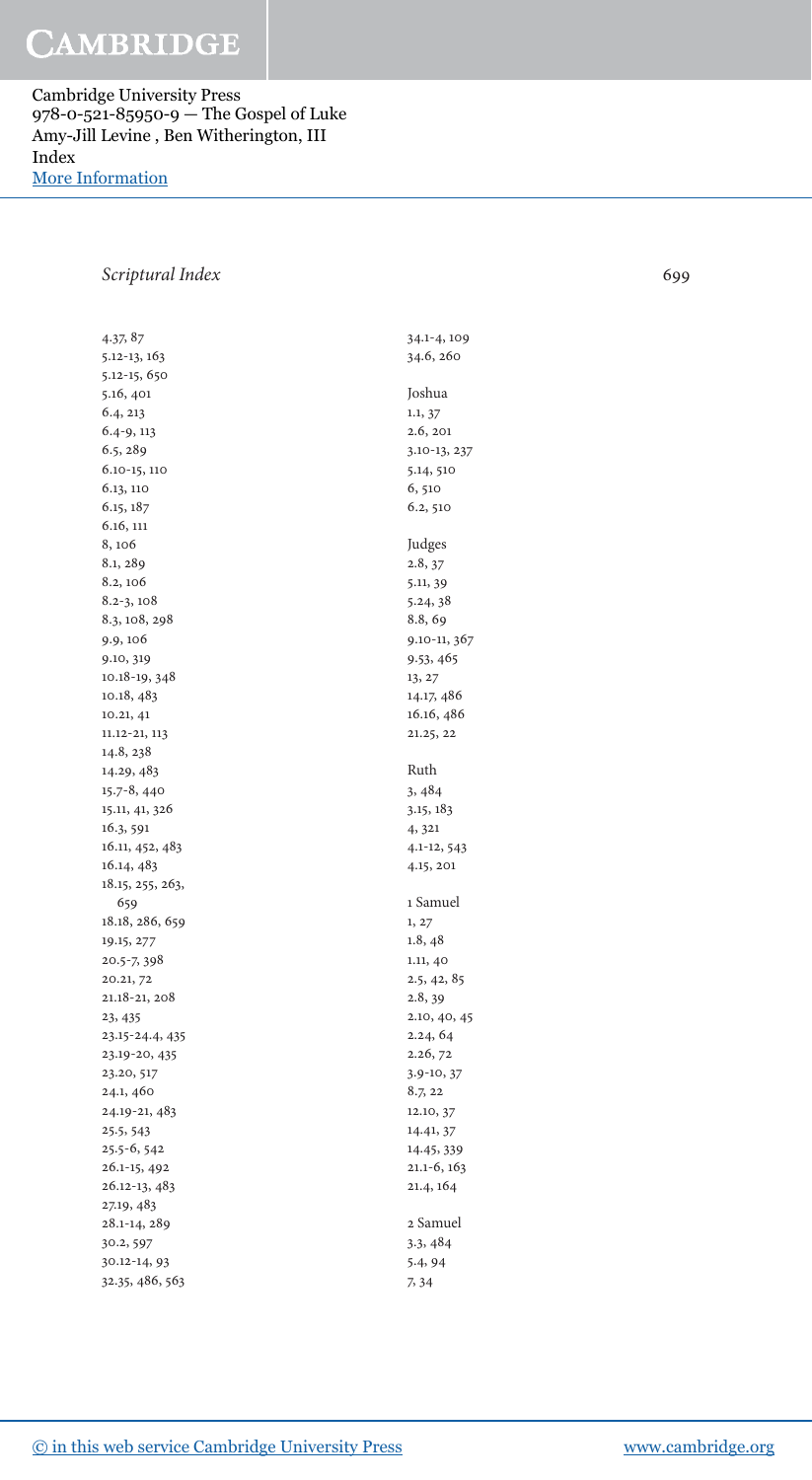Cambridge University Press 978-0-521-85950-9 — The Gospel of Luke Amy-Jill Levine , Ben Witherington, III Index [More Information](www.cambridge.org/9780521859509)

### 700 Scriptural Index

| 7.9, 35                 |
|-------------------------|
| 7.12, 36                |
| 7.12-14, 608            |
| 9.13, 144               |
|                         |
| 14.5, 484               |
| 15-17, 583              |
| 19.27, 144              |
| 24.1-15, 76             |
| 1 Kings                 |
| 2.1-10, 593             |
|                         |
| 4.25, 567               |
| 5.16, 136               |
| 10.1-10, 323            |
| 12.20, 285              |
| 12.25, 69               |
| 17, 119, 484            |
| 17.8-24, 119            |
| 17.9, 126               |
| 17.17, 203              |
| 17.21, 204              |
| 18.17, 619              |
|                         |
| 18.46, 351              |
| 19, 106                 |
| 19.11-13, 260           |
| 19.12-13, 93            |
| 19.19-21, 271, 498      |
| 2 Kings                 |
|                         |
| 1.2, 318                |
| $1.2 - 3, 107$          |
| 1.6, 107                |
| 1.8, 262                |
| 1.9-12, 269             |
| 1.16, 107               |
| 2.8, 237                |
| 2.11, 261               |
| 4, 27                   |
| 4.29, 278, 351          |
| 5, 119                  |
|                         |
| 5.1-14, 120             |
| 9.7, 37                 |
| 14.25, 322              |
| 17, 285                 |
| 18.31, 367, 567         |
| 23.10, 339              |
| 1 Chronicles            |
|                         |
|                         |
| 16.34, 497<br>21.1, 106 |

| 21.1-14, 76                                                                                                                           |
|---------------------------------------------------------------------------------------------------------------------------------------|
| 22, 22                                                                                                                                |
| 23.24-32, 75                                                                                                                          |
| 24.10, 26                                                                                                                             |
| 2 Chronicles<br>2.2, 136<br>5.13, 497<br>15.6, 560<br>20.3, 153<br>24.20, 328<br>24.21, 328<br>28.3, 358<br>28.8-15, 293<br>33.6, 358 |
| Ezra                                                                                                                                  |
|                                                                                                                                       |
| 4, 286<br>8.21-23, 153                                                                                                                |
| 9.11, 37                                                                                                                              |
|                                                                                                                                       |
| Nehemiah                                                                                                                              |
| 1.9, 597<br>$4.1 - 2, 286$                                                                                                            |
|                                                                                                                                       |
| Esther,<br>2.12, 211<br>4.16, 156                                                                                                     |
| Job                                                                                                                                   |
| $1-2, 106$                                                                                                                            |
| 429,                                                                                                                                  |
| 1.8, 429                                                                                                                              |
| 2.3, 429                                                                                                                              |
| 2.9, 180                                                                                                                              |
| 8.20, 429                                                                                                                             |
| 38.3, 351                                                                                                                             |
| 38.9, 58                                                                                                                              |
| Psalms                                                                                                                                |
| 177,                                                                                                                                  |
| 2.7, 94                                                                                                                               |
| 2.12, 177                                                                                                                             |
| 8, 456                                                                                                                                |
| 8.4, 147<br>8.6, 75                                                                                                                   |
| 14.1, 346                                                                                                                             |
| 16.5, 601                                                                                                                             |
| 18, 37                                                                                                                                |
|                                                                                                                                       |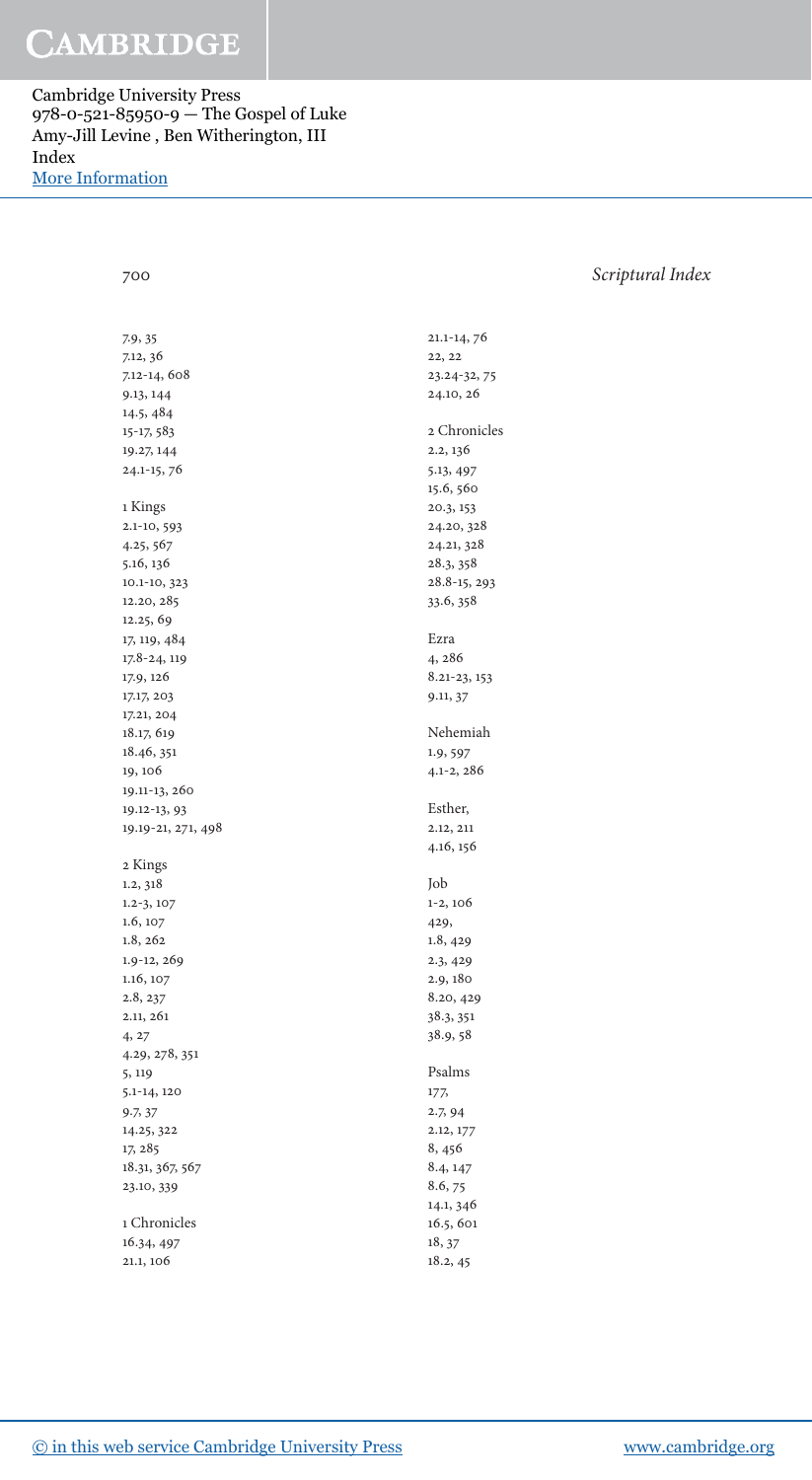Cambridge University Press 978-0-521-85950-9 — The Gospel of Luke Amy-Jill Levine , Ben Witherington, III Index [More Information](www.cambridge.org/9780521859509)

### Scriptural Index 701

18.23, 429 19.13 , 429 22, 618, 639 22.7, 633, 663 22.18, 633, 663 23, 59 23.4, 47 23.5 , 601 24.11, 493 25.5 , 40 25.8, 497  $25.18, 47$ 31, 639 31.5 , 636  $34,40$ 34.8, 177, 497 36, 37 36.12, 167 37.37, 26, 429 38.11, 637 40.9, 31 41.1 , 177 46.4 , 381 51.2, 82 51.5 , 103 64.3 , 493 68.11, 31 69, 639 69.21, 633 69.28, 283 69.29, 283 69.32-36, 40 75.8, 601 77.38 , 493 78.9 , 493 80.8-9, 535 80.8-13, 366 84.4, 177 87.6, 56 89.9, 237 91, 110 93.6 , 484 94.12, 177 96.2, 31 103.17 , 41 106.1, 497 107.9 , 42 107.10, 47 107.14, 47 107.29, 237

110.1, 546, 608, 662 116.13, 601 117.22, 538, 540 118.1, 497 118.22, 662 118.26, 205, 382, 519 118.29, 497 119.1 , 429 119.2, 177 119.139, 600 119.176, 413  $122.4 - 5, 595$ 122.6, 596  $127.4 - 5, 48$ 136.1, 497 144.3-4, 217 Proverbs  $1 - 9, 208$ 1.17, 338  $2.2 - 6, 424$ 3.18, 289 7.17 , 211 14.21, 397 19.13 , 486 21.13 , 397 22.16, 397 25.6-7, 393 27.18, 367 28.11, 397 Ecclesiastes 8.15, 346 9.5-9, 346 9.8, 364 Song of Solomon 2.3, 367 2.7, 629 3.5 , 629 3.10 , 629 5.8, 629 5.16, 629 8.4, 629 Isaiah  $1.16, 82$  1.17 , 484 1.23 , 484

3.9 , 280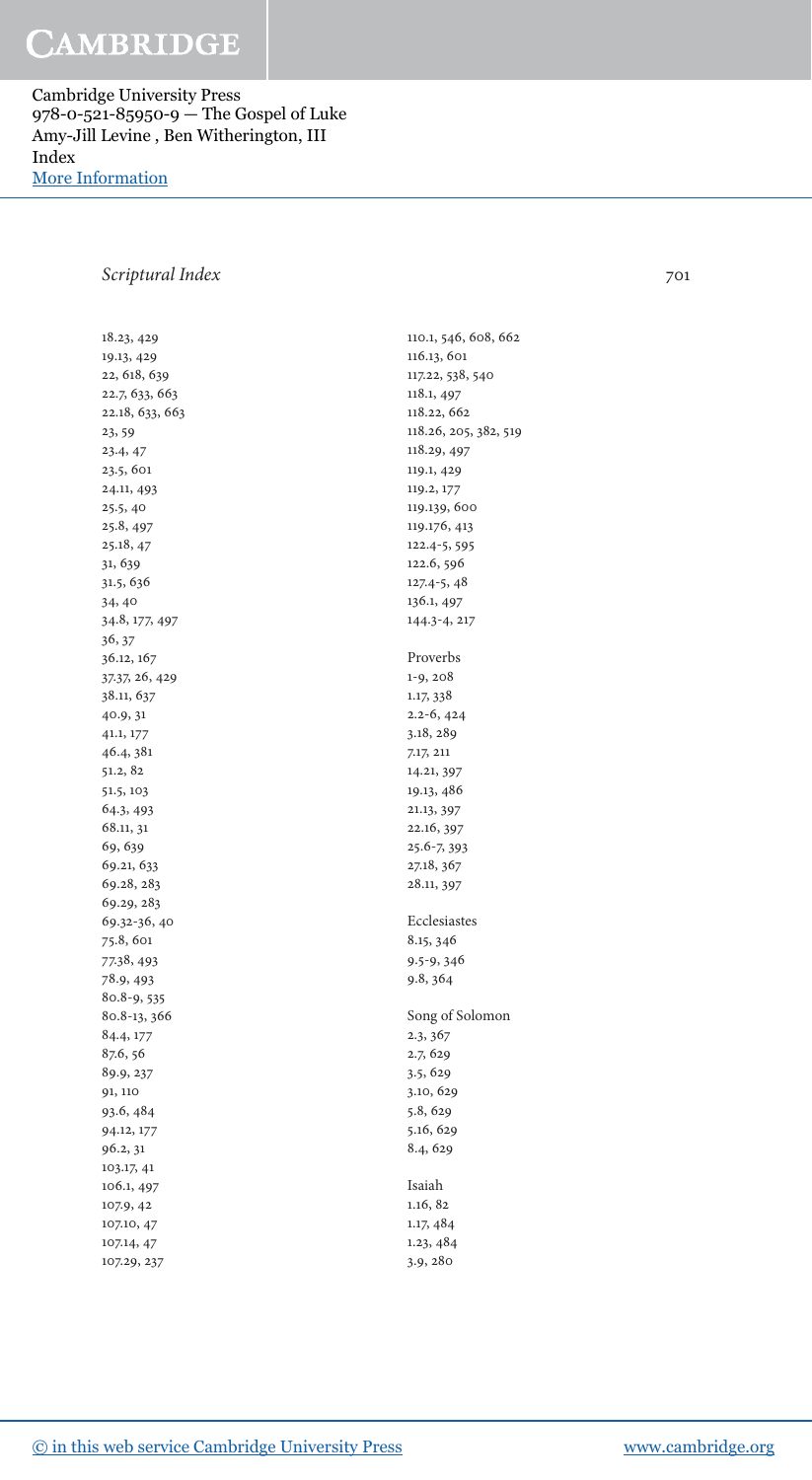Cambridge University Press 978-0-521-85950-9 — The Gospel of Luke Amy-Jill Levine , Ben Witherington, III Index [More Information](www.cambridge.org/9780521859509)

### 702 Scriptural Index

 4.3 , 283 4.4 , 629 5, 538 5.1-7, 366, 534, 535 5.4, 536 5.7, 536 5.8-22, 178 6, 284 6.9-10, 234 6.10, 597 7.14, 35, 36, 49 8.14, 539  $9.6, 60$ 9.13, 597 10.2, 41, 484 10.33-34, 88 11.8, 283 13.10, 565 14.12, 282 23.34-35, 663 24.6-10, 399 24.23, 565  $27.2 - 5, 535$ 34.4, 367 35.5-6, 145 36.16, 567 40, 65 40.3 , 46 , 105 40.9 , 31  $41.8-9, 42$  41.14 , 660 42.1 , 94 , 262 42.7 , 115 , 116 43.14, 660 44.22-24, 660 45.1 , 257 48.2 , 381 51.1-2, 87 51.17, 601 51.22 , 601 52.7, 31 52.9 , 65 52.25 , 340 53, 500, 599, 671 53.3 , 376 53.4, 42 53.7 , 621 53.12, 599, 663  $55.7, 47$ 56.7, 523

66.12-13, 65 Jeremiah  $2.1, 535$ 3.10, 597 5.14, 356 7.11, 523 7.31-34, 339 8.13, 367 19.4-13, 339 22.5 , 381 23.29, 356 24.1-10, 367 25.15 , 601 31.31-34, 590 32.35 , 358 49.12, 601 52.12-13, 156 52.25 , 136 Lamentations 4.6 , 280 4.21 , 601 Ezekiel  $92,$  $1.4, 262$ 10.3-4, 262 16.4, 58 16.49, 269 21.26 , 394 22.7 , 484 31.3-14, 376

 59.17 , 351 60.6, 31 61.1, 115, 117, 599 61.2, 115

36.20-28, 313 36.25, 82 Daniel  $1.6 - 16, 156$ 2.18-19, 234 2.23, 503 2.34, 539 2.44-45, 539 2.47, 234 3.25 , 602

 3.28 , 602 3.29, 340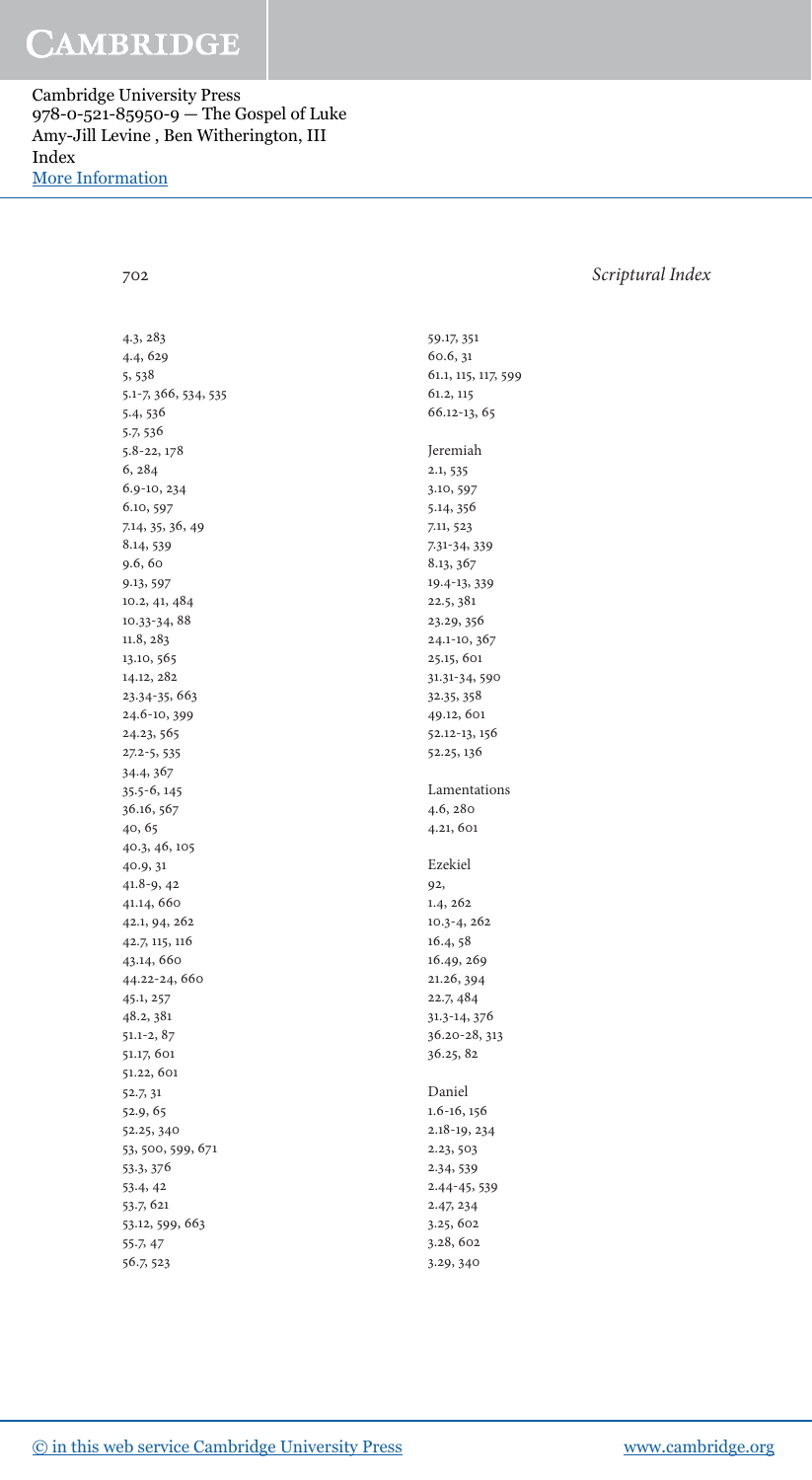Cambridge University Press 978-0-521-85950-9 — The Gospel of Luke Amy-Jill Levine , Ben Witherington, III Index [More Information](www.cambridge.org/9780521859509)

### Scriptural Index 703

4.11-12, 376 4.31 , 93 6.22, 26, 429 7, 148, 562, 608 7.13, 566, 608 7.13-14, 147, 313, 608  $9.20 - 25, 31$ 12.1, 283 12.2-3, 394 12.3, 260 12.4, 302 Hosea 1.10, 76  $2.1, 76$ 2.14, 105 3.5 , 597 5.4, 597 6.1, 597 9.7 , 563 9.10, 367 10.8, 630 11.1, 94 Joel 2.12, 597 2.30-32, 565 Amos 3.7  $\frac{37}{7}$ 4.6, 597  $8.1 - 2, 568$ 8.3, 568 9.9, 596 Jonah 1.5 , 236 Micah 2.2, 358 4.4, 567  $5.2, 60$  $7.1 - 2, 367$ 7.6, 356 Nahum 1.7, 497 Habbakuk 2.8, 521 Zechariah 7.10 , 41 9.9 , 518 12.10, 629 13.7, 596 14.4, 518 14.9 , 66 14.21, 523 Malachi 2.16, 460 3.1, 30, 206 3.5 , 484  $3.23 - 24, 30$ 3.24, 115  $4.5 - 6, 30$  NEW TESTAMENT Matthew  $1.2 - 3, 583$ 1.6, 546 1.15-13, 139  $1.16, 33$ 1.23, 36, 49  $2.1 - 15, 25$  2.3 , 104 2.6, 60 2.11 , 211  $2.18 - 22, 153$ 3.2, 279 3.4, 262 3.7 , 143 3.14, 96 3.16, 91 4.1-11, 104 4.5 , 381 4.16, 47 4.19 , 139 4.21-25, 235 5-7, 170, 175, 336 5.13-14, 403 5.14, 323, 351 5.17 , 175 , 447 5.19-20, 175 5.21-24, 175 5.25 , 357 5.27-28, 175 5.28 , 144 5.29, 181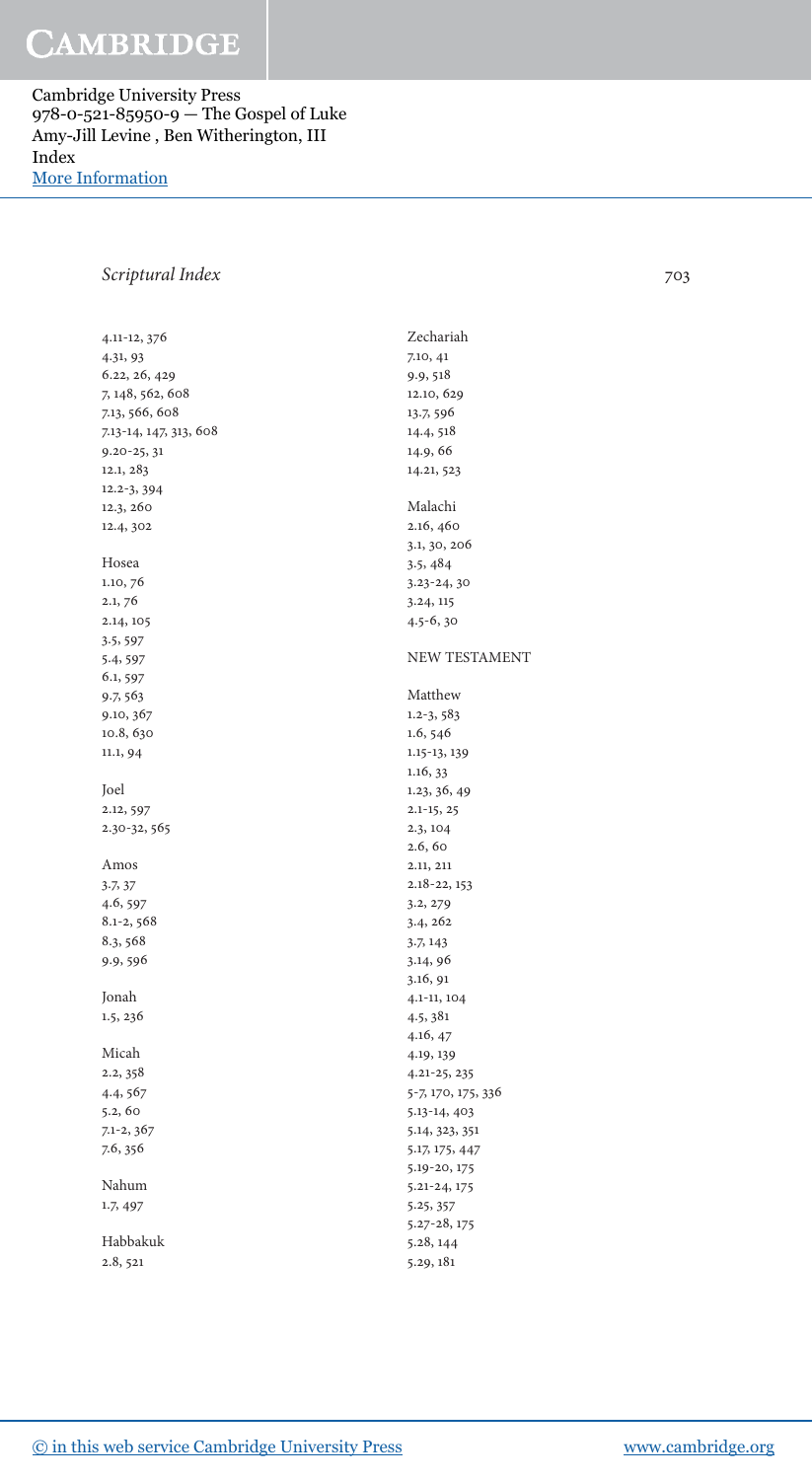Cambridge University Press 978-0-521-85950-9 — The Gospel of Luke Amy-Jill Levine , Ben Witherington, III Index [More Information](www.cambridge.org/9780521859509)

5.32, 460 5.33- 39 , 175 5.37 , 338 5.40 , 181 5.43 , 175 5.43- 46 , 179  $6.1 - 8, 175$ 6.3, 349 6.8, 349 6.9-13, 308 6.9, 309 6.12, 213, 329  $6.16 - 18, 175$ 6.19, 347 6.21, 459 6.24, 445 6.25, 349 6.30, 349 7.6, 175 7.7, 317 7.8-9, 317 7.13-14, 379 7.15 , 175 7.19 , 124 8.5-13, 197, 198 8.6 , 198 8.26, 349 8.28-9.1, 238  $9.1 - 8, 143$  $9.2 - 8, 144$ 9.10-11, 149 9.18-26, 240 9.37 , 277 10.1-4, 170 10.2 , 171 10.5 , 268 10.15 , 280 10.16, 277 10.24, 175 10.24-25, 185 10.28, 339 10.35-36, 356 10.37 , 401 11.10, 149 11.7-11, 206 11.13 , 448 11.19, 208 11.21, 222 11.23 , 222  $12.1 - 8, 162$ 

12.9-14, 167 12.28 , 319 12.30, 619 12.36 , 438 12.40, 322 13.1-23, 232 13.31-32, 375, 378 13.53- 58 , 112 13.54-58, 222 13.55 , 583 13.57 , 222 14.21, 256 14.31, 349 14.46-50, 236  $15.1 - 20, 11$ 15.14, 175 15.21-28, 11, 119 15.27 , 453 16, 258 16.2, 337 16.11, 337 16.18, 137 17.2, 260 17.14-20, 265 17.20, 265, 375 17.23 , 583 17.24-27, 76 18.3 , 496 18.12-14, 413 18.13 , 496 18.21-22, 466 19.5, 460 19.9, 460 19.16-22, 495, 497 19.27, 595 19.28, 595 20.20 , 224 20.25-28, 593 20.26, 566 20.28, 103, 668 21.5 , 518 21.9, 518, 519 21.12, 522 21.13, 523 21.18-22, 518 21.19, 367 21.20-22, 367 21.31-32, 211 21.33- 46 , 534

21.42, 538

### 704 Scriptural Index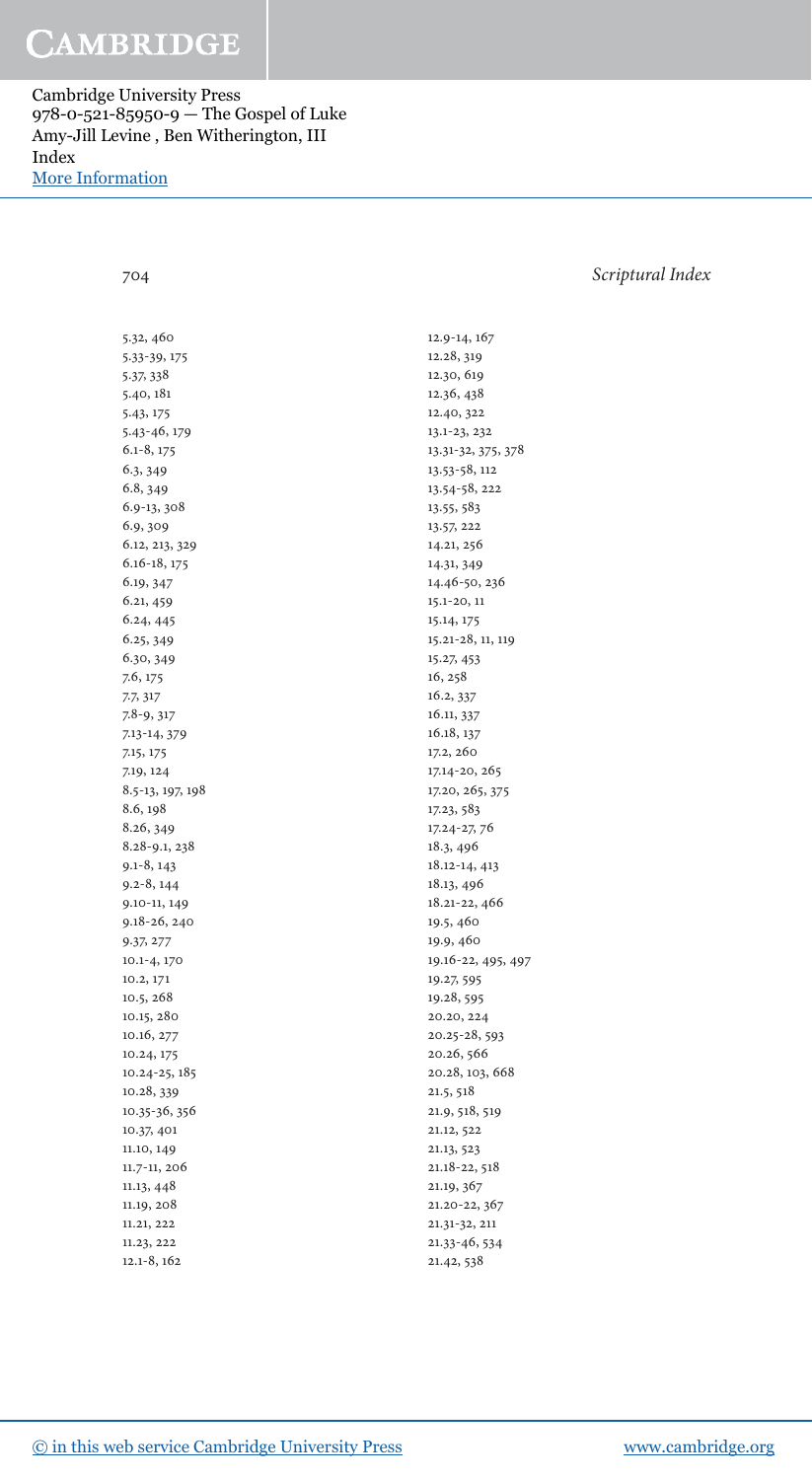Cambridge University Press 978-0-521-85950-9 — The Gospel of Luke Amy-Jill Levine , Ben Witherington, III Index [More Information](www.cambridge.org/9780521859509)

### Scriptural Index 705

21.43, 548 22.2-10, 397 22.12-13, 352 22.23 , 457 22.35, 287 22.37, 289 23, 185, 357 23.6, 393 23.12, 494 23.37-39, 382 24.3 , 521 24.15, 447, 562 24.27, 477, 521 24.36-44, 476 24.40, 476 25, 448 25.1-13, 352 25.14-30, 513 25.30, 517 26.6-13, 11, 209 26.13, 591 26.15, 582, 585 26.18, 587 26.33 , 597 26.34, 598 26.36, 301 26.39, 602 26.56, 605 26.67, 607 26.73, 606 27.4, 583 27.15 , 623 27.16, 626 27.46, 618 27.53 , 381 27.55 , 230 27.56 , 224 28.1, 228, 231, 641 28.2-7, 647 28.7, 652 28.9-10, 647 28.10, 651, 652 28.17, 266, 341, 666, 670 28.20, 638 Mark  $1, 22$ 

1.13, 602 1.6, 262 1.10, 91

1.12, 105, 106 1.15 , 279 1.17, 139  $2.1 - 12, 144$  $2.4, 144$ 2.14, 149  $2.15 - 16, 149$ 2.23-28, 162  $3 - 9, 11$  $3.1 - 6, 167$ 3.6, 169 3.13-19, 170 3.17 , 173 3.18, 173 3.21, 236, 247 3.31-35, 236 4.1- 20 , 232 4.12, 234 4.13 , 232 4.30-32, 375 4.33-34, 232 4.34- 36 , 236 5.1-20, 238 5.21-43, 240 5.26 , 240 5.41, 240, 243 6, 255  $6.1 - 6, 112$  $6.1 - 8.222$ 6.3, 112, 583  $6.4, 222$ 6.5, 112 6.20, 621 6.30, 171 6.45-8.27, 237  $7.1 - 23, 11$ 7.10-13, 557 7.22, 358 7.24-30, 11, 119 7.28, 453 8, 258 8.1-10, 388 8.12, 322 8.15, 337 8.16, 337 8.32, 244  $9.2, 260$ 9.14-17, 153 9.14-29, 265 9.24, 243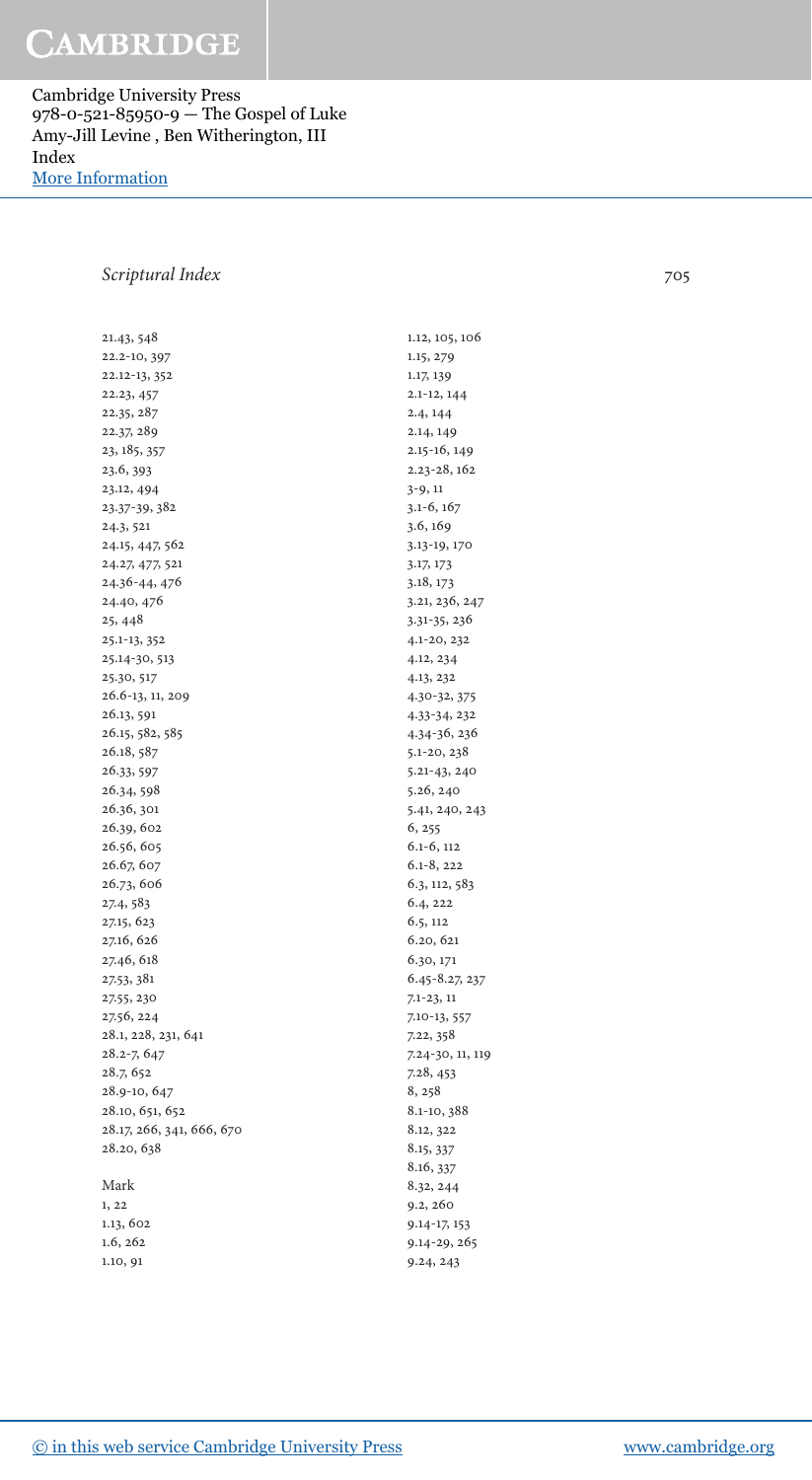Cambridge University Press 978-0-521-85950-9 — The Gospel of Luke Amy-Jill Levine , Ben Witherington, III Index [More Information](www.cambridge.org/9780521859509)

### 706 Scriptural Index

9.29, 265 9.32, 500 10.17-22, 495 10.17-31, 497 10.18, 497 10.22, 498 10.42- 45 , 593 10.45, 103, 566, 638, 668 10.48, 501 11.1, 518 11.12-21, 367 11.12-25, 518 11.13-20, 567 11.15 , 522 11.17, 523 11.19-10, 519  $12.1 - 12, 534$ 12.4, 536 12.8, 538 12.11, 538 12.18, 457 12.18-27, 543  $12.28 - 34,531$ 12.29-31, 289 12.38-39, 546 12.40-44, 556 12.41-44, 557 12.43, 351 13, 560 13.13 , 561 13.14, 447, 562 13.32, 354, 560, 573 14, 230 14.1, 578 14.2, 579 14.3-9, 209, 641 14.8, 230, 640 14.9, 591 14.19, 592 14.21, 592 14.23, 597 14.27, 596 14.29, 597 14.30, 598 14.32, 601 14.36, 309, 601 14.41, 603 14.43 , 604 14.50, 605 14.51-52, 655

 14.58 , 11 14.65, 607, 609, 623 15 , 230 15.2 , 620 15.7-8, 623 15.22, 630 15.23, 211, 633 15.28, 651 15.34 , 618 15.40-41, 230 15.41, 230 15.47, 230 16.1, 212, 224, 228, 230 16.7, 652 16.8, 647, 651 16.18, 283 John  $1.1, 23$ 1.21, 96 1.29, 277, 668 1.33 , 38 1.36, 277 1.40-41, 172 1.43- 48 , 173 1.44 , 173 2, 71, 522  $2.1 - 10, 222$ 2.4, 125, 370, 588 2.14, 522 2.17 , 173 3.3 , 496 3.5 , 496 4, 231, 232, 268 4.21, 370 4.21-23, 588 4.22 , 286 4.44 , 222 4.46, 496 4.46-53, 197 5, 145 5.8, 145 5.14, 145 5.25 , 588 5.28 , 588 6.5-7, 173 6.14-15, 257 6.23, 222 6.31, 314 6.53, 590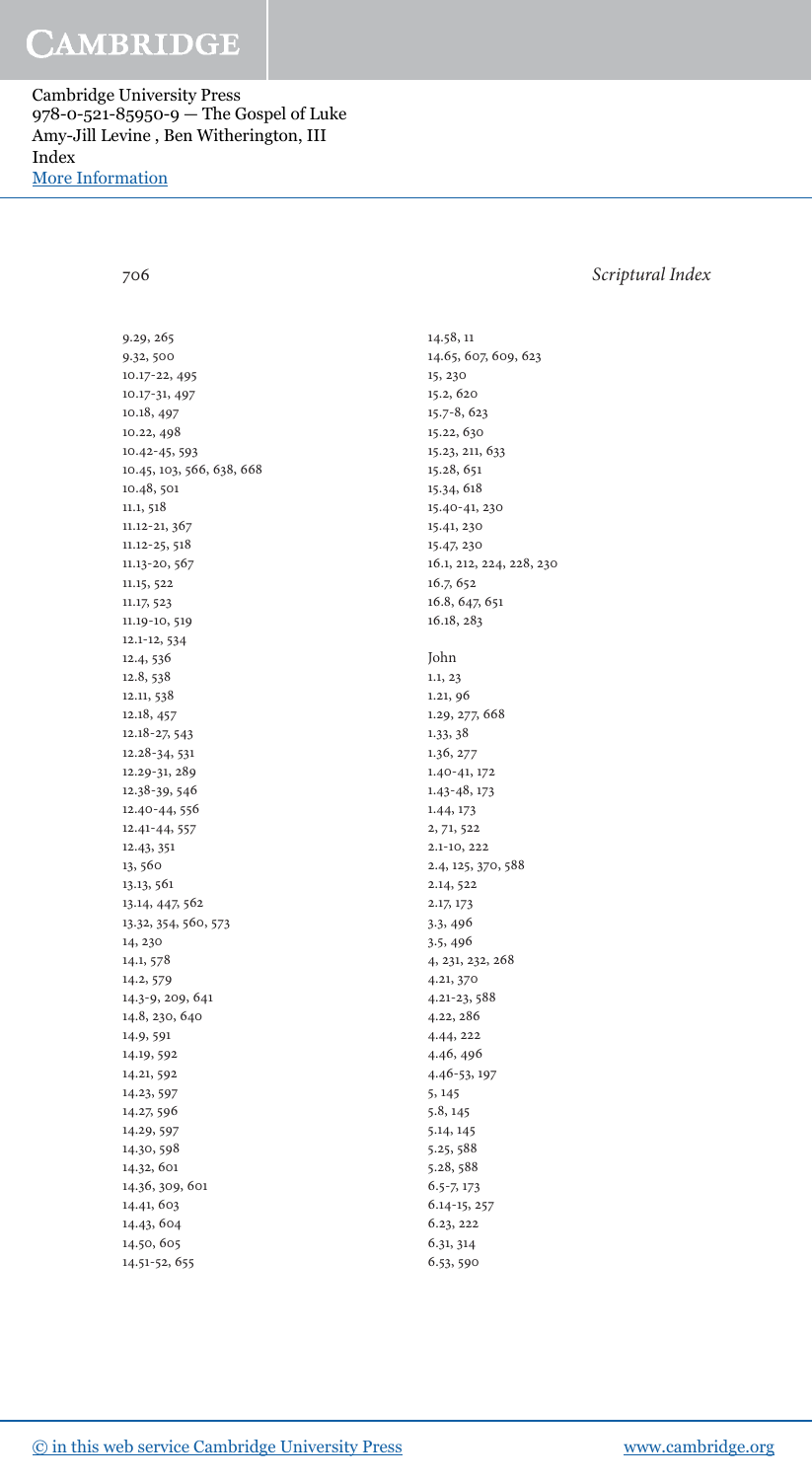Cambridge University Press 978-0-521-85950-9 — The Gospel of Luke Amy-Jill Levine , Ben Witherington, III Index [More Information](www.cambridge.org/9780521859509)

### Scriptural Index 707

6.60, 590 7.3 , 236 7.5 , 236 , 649 7.30 , 124 7.49, 152 7.53-8.2, 570 7.53-8.11, 210 8, 38 8.10, 370 8.12, 323 8.48, 247 8.57, 95 8.59, 124 9, 363, 502 9.1-3, 395 9.2, 145, 502 10.11 , 412 10.14, 412 10.20, 247 10.31, 124 10.39, 124 11-12, 227, 295 11, 298, 454, 456 11.1, 295, 518 11.18, 295, 518 11.24, 359 11.35 , 179 12.1-8, 209 12.3, 227, 519 12.6,  $582$  $12.14 - 15, 518$ 12.21, 173  $12.21 - 22, 173$ 12.24, 375 13-17, 589 13, 587 13.4-11, 353 13.16, 171 13.37, 597 13.38, 598 14-17, 587 14.2 , 173  $14.8 - 9, 173$ 14.22, 583 15.2, 560 15.13-15, 338 18.1, 601 18.10, 604 18.13 , 609 18.19-24, 609

18.31, 609 18.36 , 313 18.39, 623 19.25, 655, 657 19.26, 370 19.39, 211, 641 20 , 173 , 228 , 231 , 232 , 341 , 647 , 654 20.1, 228 20.2, 653 20.8, 654 20.13, 370 20.15, 366, 370 20.17, 652 20.19, 665 20.23, 329 20.24-27, 647 20.25 , 666 21, 134, 596, 667 21.15 , 277 21.18-19, 597 22.57, 370 Acts  $1 - 12$ ,  $16$ 1, 223 1.1, 222, 669 1.4, 669 1.5, 90 1.7, 354 1.9, 669 1.13, 172, 588, 600 1.14, 39, 223, 236, 488, 655 1.15, 597 1.15-16, 171 1.16, 599 1.18, 583 1.21-22, 653 1.22, 81 1.24, 170, 27, 68, 92, 101, 104, 223, 253, 282  $2.1 - 4, 90$ 2.10, 199 2.13, 603 2.19-21, 566 2.27, 339 2.29-32, 502 2.30, 36 2.31, 339 2.36, 171, 248, 660 2.38 , 668 2.42, 68, 138, 488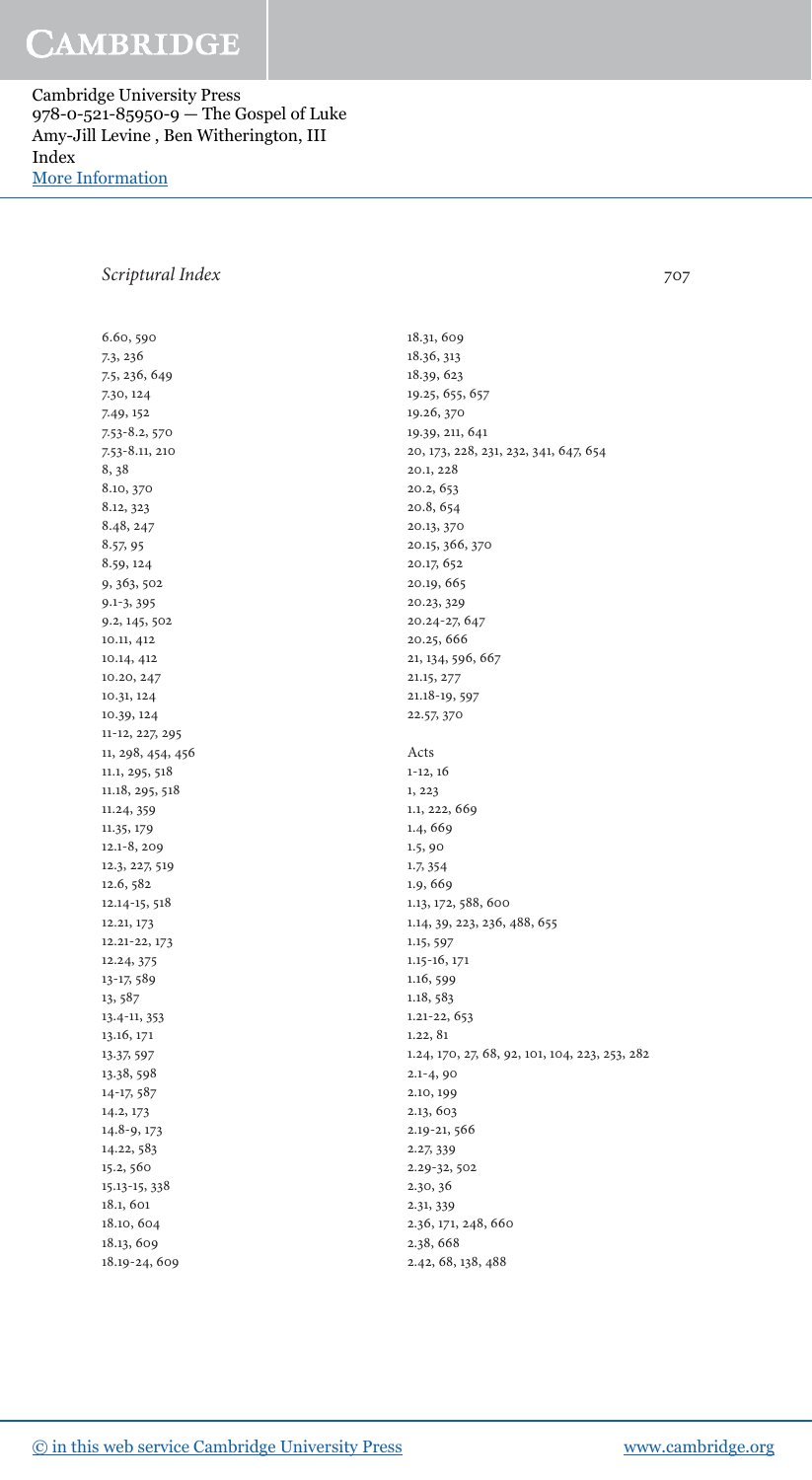Cambridge University Press 978-0-521-85950-9 — The Gospel of Luke Amy-Jill Levine , Ben Witherington, III Index [More Information](www.cambridge.org/9780521859509)

708 Scriptural Index

 2.43- 47 , 279 2.44 , 315 2.44-45, 329 2.46, 68 3, 632, 660 3.1 , 488  $3.1 - 4, 585$ 3.12-16, 660 3.13, 623 3.15, 581 3.17, 355, 580 3.17-18, 631 3.19, 597 3.25 , 45 4.1 , 542 , 585 4.3- 22 , 597 4.5 , 497 4.8 , 497 4.10, 660 4.13 , 585 4.19, 585 4.32, 315 4.32- 37 , 279  $5.1 - 10, 210$ 5.1-11, 330, 403, 485, 658 5.3, 106 5.16, 107 5.17, 542 5.18-21, 597 5.19, 59 5.24, 585 5.34 , 143 5.37, 55, 363, 541, 620 6.1, 68, 403, 484 6.1-5, 343 6.4, 488 6.5, 199 6.6, 170, 488 6.9, 628 6.14 , 11 7 , 123 , 343 7.22, 659 7.48-49, 22 7.55 , 608 7.57-58, 534 7.60, 601 8, 278, 470 8.1, 281 8.4, 23 8.7, 107

8.14, 585 8.32 , 621 8.32-35, 599 9.2, 85, 473 9.3-4, 670 9.11, 583 9.24, 389 9.30 , 597 9.31 , 222 , 281 9.35 , 597 9.36, 222, 350 9.39 , 68 9.39-41, 484 9.40, 243, 601 10, 11, 141, 197, 200, 636 10.4, 488 10.9, 488 10.22, 199 10.28, 155, 200 10.30, 448, 622 10.30-31, 488 10.36, 23 10.37 , 222 10.38, 106 11.16, 90 11.19, 23 11.21, 597 11.28, 560 12, 223, 255 12.1, 80 12.2, 283, 586 12.3-12.17, 597 12.5 , 488 12.7, 59 12.12, 488, 655 12.23, 59 13.1 , 224 13.2-3, 153, 170 13.10, 106 13.22-23, 502 13.31 , 222 14.4 , 171 14.11-12, 657 14.14 , 171 14.15, 597 14.19, 597 14.23 , 153 14.25 , 23 14.28, 170 15 , 173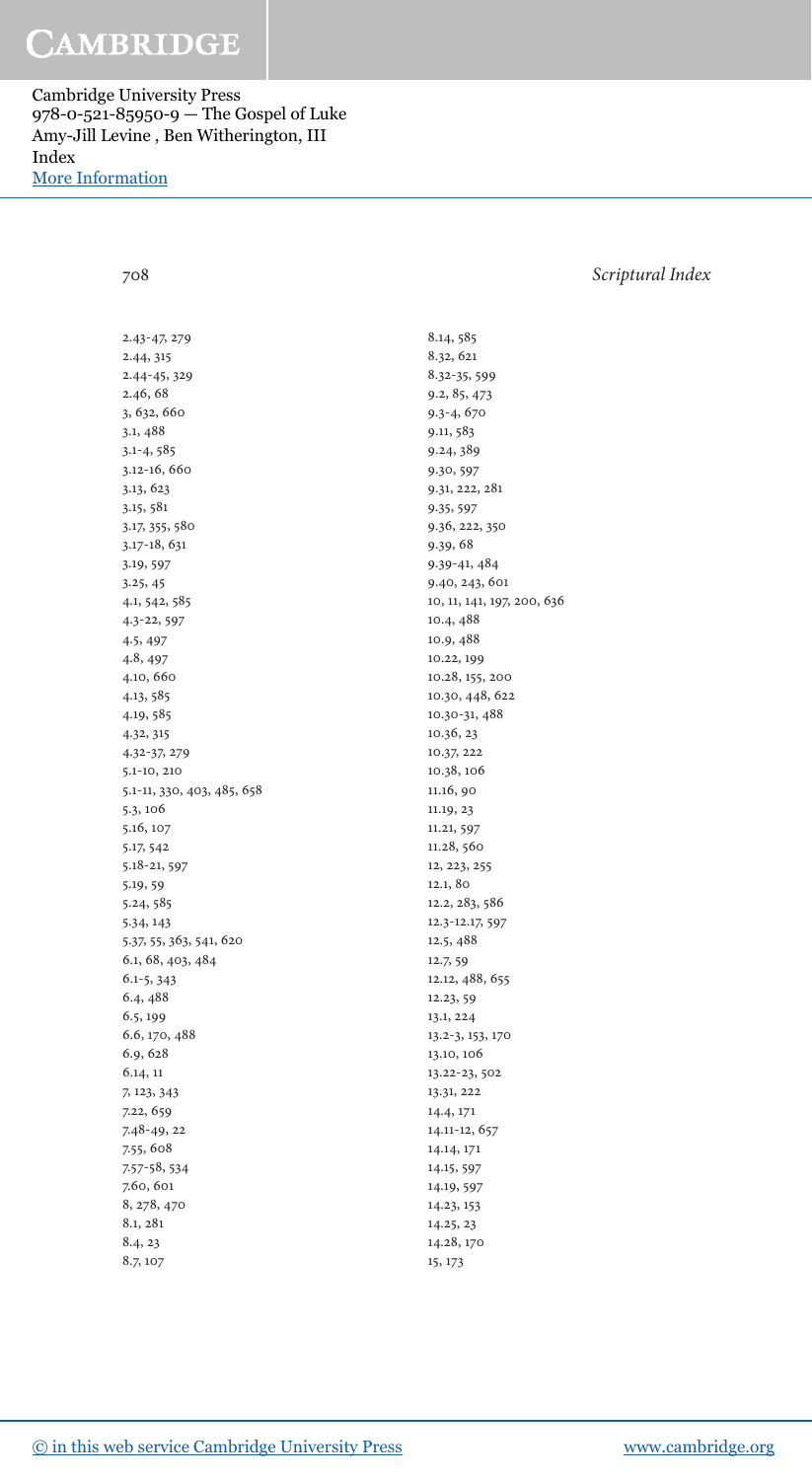Cambridge University Press 978-0-521-85950-9 — The Gospel of Luke Amy-Jill Levine , Ben Witherington, III Index [More Information](www.cambridge.org/9780521859509)

### Scriptural Index 709

 15.5 , 338 15.22, 583 15.23 , 597 15.29 , 315 16, 201, 232 16.1, 156 16.13 , 488 16.14-15, 295 16.16, 43, 488 16.19-21, 619 16.22, 342 16.25 , 488 16.26, 560 17.6, 85 17.6-7, 619 17.18-34, 531 17.28, 545 18, 658 18.15 , 482 18.26 , 223 19, 205 20.7, 448 20.19, 394 20.28, 567 20.36, 488, 601 21, 104 21.4, 557 21.5, 488, 601 21.9, 43, 68, 654 21.28, 619  $22.4, 85$ 22.6-10, 670 22.17, 488 23, 255 23.6, 394 23.6-8, 542 23.8, 457, 544 23.26 , 8  $24.2, 8$ 24.14, 85 24.15 , 394 24, 24, 8, 658 25, 658 26.13-18, 670 26.18, 106, 581 26.28 , 581 27.34, 339 28, 122, 565 28.3 , 283 28.8 , 488

28.26-27, 234 28.28, 565 Romans 1.1 , 172 1.25 , 358 1.29, 358 3.5 , 638 3.24-25, 638 3.25 , 493 4.18 , 661  $5.12 - 21, 103$ 8, 311 8.15, 309 8.29, 58 8.32, 584 9.4, 28, 523 9.15 , 183 9.32-33, 539 10-11, 165 10.2, 600 11 , 122 11.26, 565 12.16, 394 12.19, 486, 563 13.1, 551 13.4 , 486 14, 165 16, 48, 165, 223 16.1-2, 225, 297 1 Corinthians 1.1 , 172 1.19, 138 1.23, 301, 638, 668 2.1, 234 2.7, 234, 302 3.10-15, 355 5.6-7, 337 5.6-8, 377 5.7, 586 5.9 , 151 7.7, 460 7.11-13, 460 8.5, 92 8.6, 92 9.1 , 171 , 172 9.5 , 127 9.5-6, 172

9.20, 165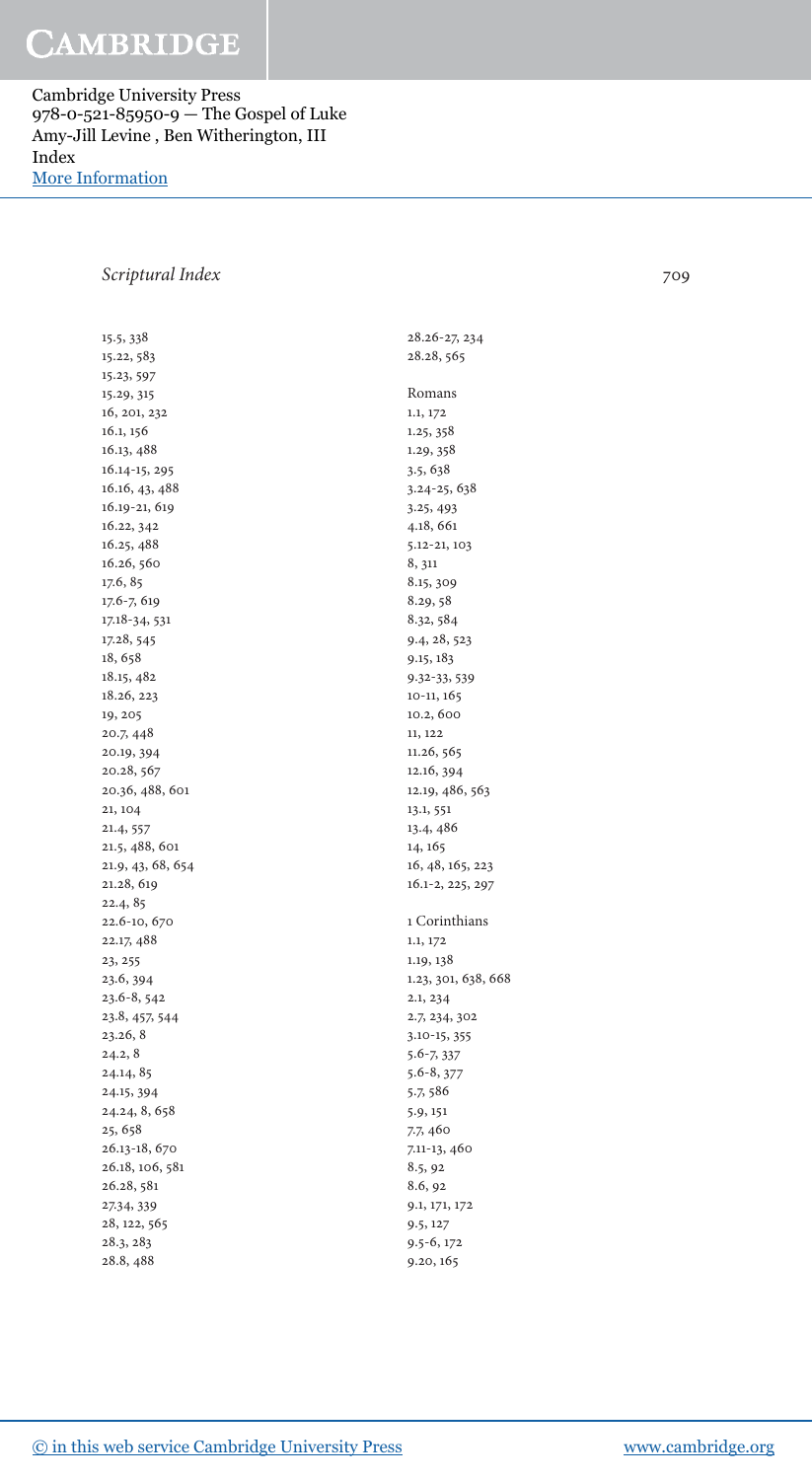Cambridge University Press 978-0-521-85950-9 — The Gospel of Luke Amy-Jill Levine , Ben Witherington, III Index [More Information](www.cambridge.org/9780521859509)

### 710 Scriptural Index

10.13, 128 10.16, 138 11.23, 583, 584 11.23-26, 591 11.25, 591  $12.2, 61$ 13.12, 461 15 , 649 15.3-7, 648 15.4-5, 648 15.8, 649 15.23 , 521 15.36- 48 , 375 16, 165 16.2, 165 2 Corinthians 3.6, 591 3.13 , 262 3.18, 263 8-9, 172 9.2, 600 10.6 , 486 11.3 , 283 11.7-15, 594 11.24, 342 11.25 , 342 12.2 , 61 Galatians 1.1 , 172 1.14, 72 1.19, 172 2.11-14, 200 4.4, 59 4.6, 309 Ephesians 4.2 , 394 5.5 , 358 5.24, 72 6.5 , 468 Philippians 1.12-14, 561 247, 2.3 , 394 2.5-11, 247, 248, 506 2.6-11, 427, 566 3.6 , 26 , 173 , 429 , 492 3.7-9, 401

 4.1 , 349 Colossians 1.15, 58 1.16, 566 1.18, 58 2.16, 164, 187 2.18, 157 3.5 , 358 3.12, 394 3.18, 72 3.22- 4.1 , 468 4.14 , 6 1 Timothy 1.7 , 143 2.6 , 566 , 668 3.2, 450 4.15 , 72 5, 68, 484 5.5 , 203 6.10, 358, 446, 451 2 Timothy  $3.2, 446$  4.11 , 6 Titus 1.13 , 287 2.14, 660  $2.5, 72$  Philemon  $24, 6$  Hebrews 1.7, 59  $2.6 - 7, 217$ 2.7, 75 2.17, 493  $3.1 - 2, 172$ 4.15, 91, 128, 242, 497 8.8, 591 8.13, 591 9.15 , 591 9.26, 638 11.30, 510 12.18-21, 262 12.24, 591 13.12-13, 538 13.17 , 438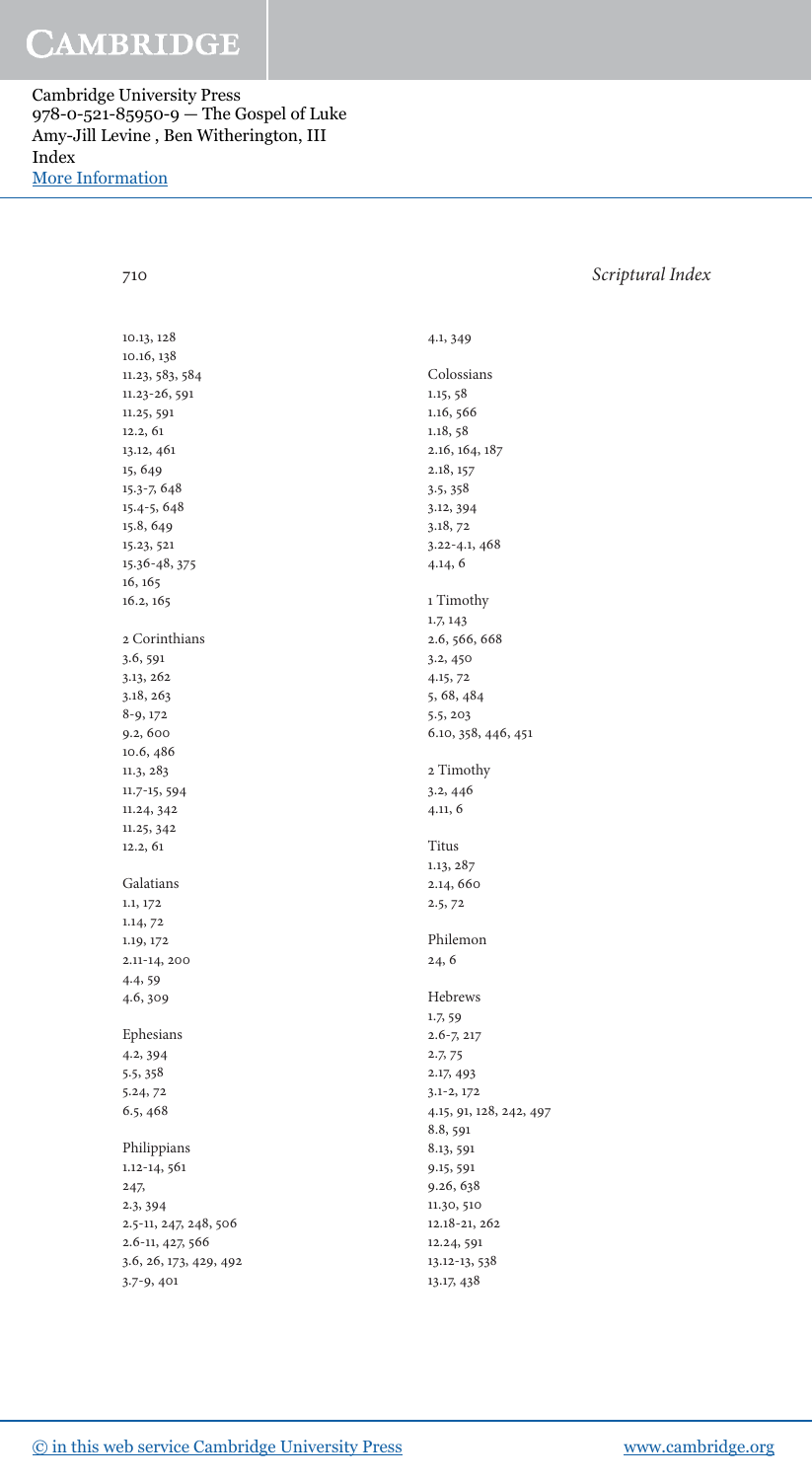Cambridge University Press 978-0-521-85950-9 — The Gospel of Luke Amy-Jill Levine , Ben Witherington, III Index [More Information](www.cambridge.org/9780521859509)

### Scriptural Index 711

| James          |
|----------------|
| 1.1, 37        |
| $2.1 - 3, 393$ |
| 2.2, 622       |
| 2.14-26, 186   |
| 2.17, 347      |
| 2.26,88        |
| 4.6, 394       |
| 5.11, 183      |
| 5.12, 338      |
|                |
| 1 Peter        |
| 1.28, 660      |
| 2.4, 198       |
| $2.4 - 8,539$  |
| 2.6, 198       |
| 2.9, 324       |
| 2.13-14, 340   |
| 2.18, 468      |
| 3,544          |
| 3.1, 72        |
| 3.19, 239      |
| 4.5, 438       |
| 4.16, 561      |
|                |
| 2 Peter,       |
| 1.16, 263      |
| 2,544          |
| 2.4, 239       |
| 2.14, 486      |
| $3.8 - 9,366$  |
| 3.10, 353      |

 1.3 , 138 2.2, 493  $2.4, 493$ 2.10, 493 3 John 15 , 338 Jude 6, 239 Revelation  $1.5, 58$ 1.10, 165 2.7, 447 3.3 , 353 3.5 , 283 3.20, 316 6.10, 486 11.2,  $381$ 12.9, 283 12:14-15, 283 13.17 , 551 16.15 , 353  $17.4 - 5, 447$ 18.21, 465 19.2, 486  $20.1 - 2, 239$  20.2 , 283 21.27 , 447

1 John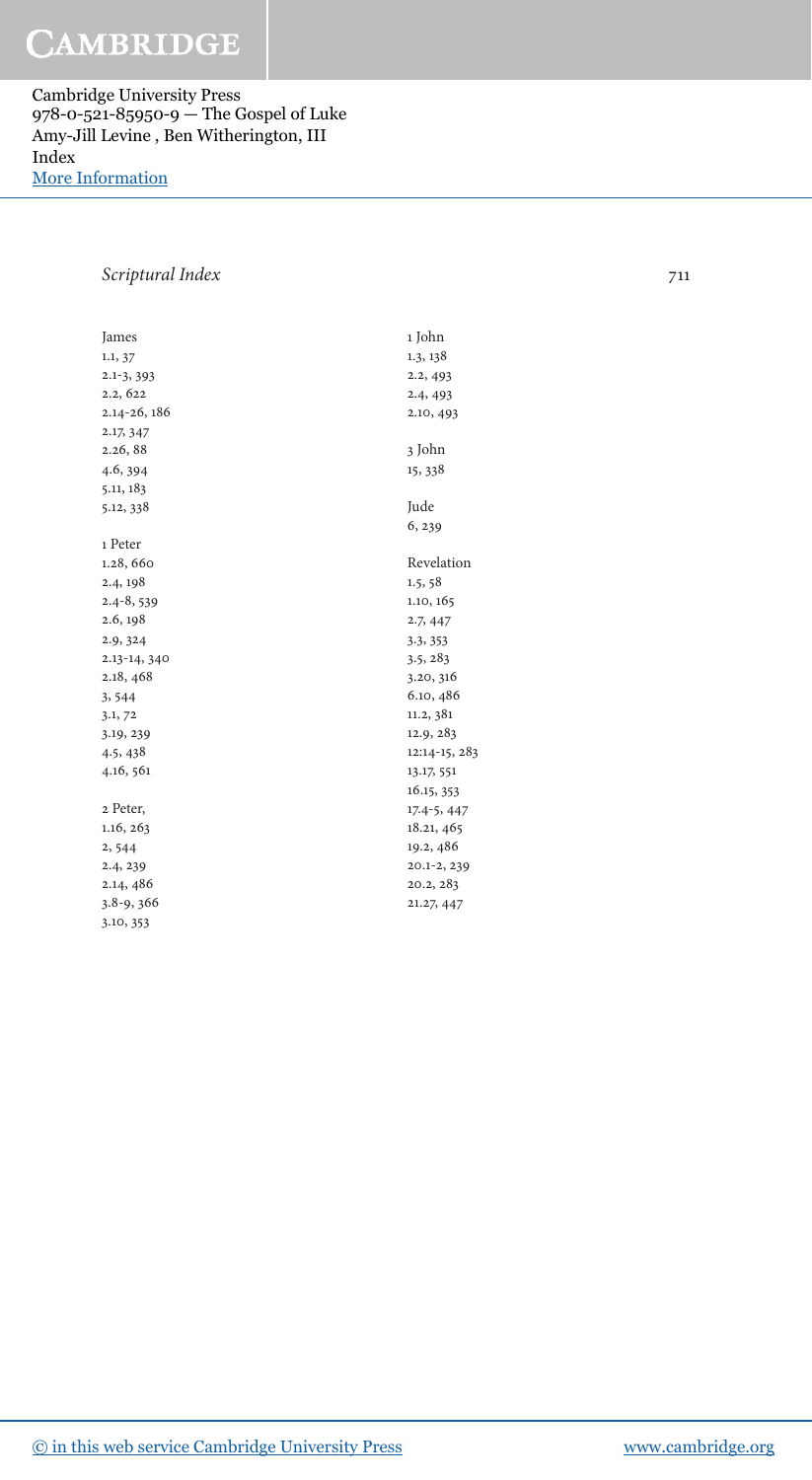Cambridge University Press 978-0-521-85950-9 — The Gospel of Luke Amy-Jill Levine , Ben Witherington, III Index [More Information](www.cambridge.org/9780521859509)

### **Author Index**



Aichele, G., 260, 675 Alexander, L., 7, 675 Allison, D., 269, 310, 460, 568, 573, 675, 679, 688 Anderson, G. A., 314, 364, 675 Baden, J. S., 27 , 48 , 689 Baergen, R., 441, 675 Bagnall, R. S., 114, 675 Bailey, K. E., 412, 415, 423, 424, 675 Bar-Ilan, M., 289, 675 Barclay, W., 522, 676 Barr, J., 310 , 676 Barth, K., 582-83, 676 Bauckham, R., 394, 676 Baur, F. C., 366 , 676 Baynes, L., 283, 676 Billings, B. S., 590, 676 Binder, D., 200, 676 Blickenstaff, M., 2, 33, 223, 224, 226, 231, 241, 245, 297, 424, 654, 687 Blinzler, J., 123, 676 Blomberg, C. L., 421, 423, 447, 676 Bock, D. L., 275, 278, 290, 299, 341, 345, 447, 452-54, 609, 665, 676 Bovon, F., 56 , 58 , 102 , 120 , 168 , 170 , 171 , 676 Bradshaw, P., 164, 165, 676 Braun, A. F., 515, 677 Brooten, B. J., 113, 677 Brown, R. E., 49, 677 Brown, R. M., 120 Bryan, C., 56, 677 Buttrick, D., 376 , 395 , 399 , 423 , 442 , 447 , 538 , 677 Buxbaum, Y., 152, 677

Cadbury, H. J., 7, 677 Campolo, T., 459, 677

Carman, J., 282, 677 Carroll, John T., 390, 677 Carter, W., 297, 299, 677 Chance, J. B., 607, 677 Chapman, C. R., 321, 678 Chapman, D. W., 524, 678 Chesterton, G. K., 189, 678 Chung, P. S., 582, 678 Clark, M., 228, 678 Clarke, H., 73, 678 Clarke, S., 300, 678 Cohick, L., 34, 678 Conzelmann, H., 102, 678 Corbin-Reuschling, W., 512, 678 Cosgrove, C. H., 212, 678 Craddock, F. B., 336, 338, 357, 358, 545, 581, 582, 592, 593, 600, 611, 612, 665, 678 Crossan, J. D., 307 , 310 , 376 , 459 , 460 , 642 , 678 Croy, C. N., 43, 678 Culpepper, R. A., 57, 121, 168, 175, 181, 183, 294, 387, 435, 450, 455, 470, 490, 495, 504, 596, 600, 652, 658, 678 Culy, M. M., 55, 61, 279, 284, 444, 493, 496, 599, 600, 679 Curkpatrick, S., 488 , 679 D'Angelo, M. R., 310, 311, 679 Danker, F. W., 294, 593, 679 De Boer, E., 224, 679 Derrett, J. D. M., 440, 483, 487, 547, 679 Destro, A., 348, 679 Dickerson, F. C., 486, 679 Dinkler, M. B., 212, 438, 679 Dillon, R. J., 29, 679 Dodd, C. H., 231, 374, 679 Doran, R., 492-94, 680

712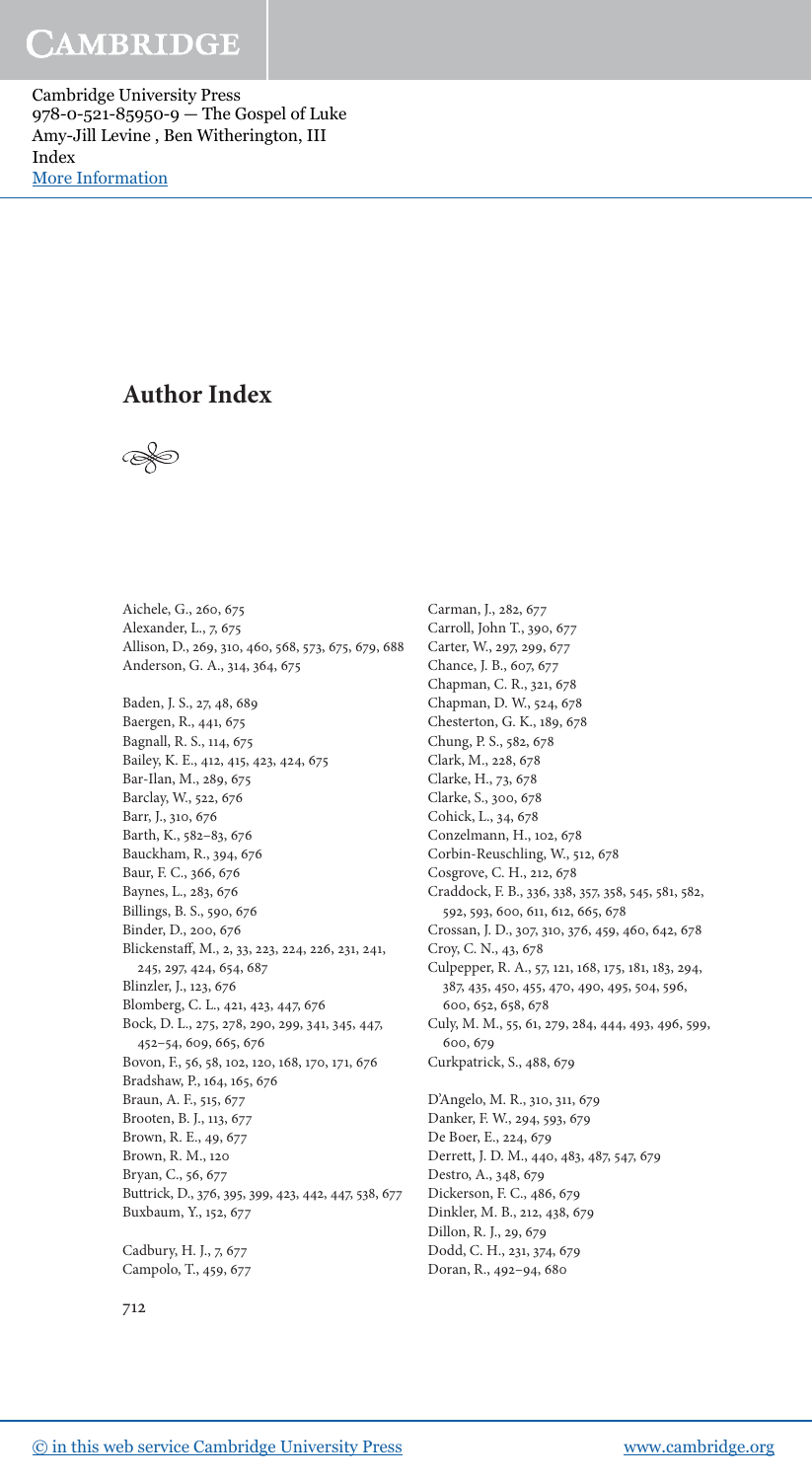Cambridge University Press 978-0-521-85950-9 — The Gospel of Luke Amy-Jill Levine , Ben Witherington, III Index [More Information](www.cambridge.org/9780521859509)

### Author Index 713

Dowling, E. V., 515, 516, 680 Downing, F. G., 491, 493, 680 Duncan, C., 113, 680 Durber, S., 427, 680 Ehrman, B. D., 602, 680 Ellul, J., 459, 680 Epp, E. J., 223, 680 Esler, P. F., 210, 454, 680 Eubank, N., 567, 631, 638, 680 Evans, C. A., 287, 298, 336, 341, 396, 399, 449, 492, 493, 537, 600, 605, 680 Evans, C. F., 6, 141, 178, 186, 267, 309, 341, 411, 438 , 482 , 488 , 537 , 680 Fagenblat, M., 180, 290, 294, 680 Fiensy, D., 8, 680 Fischer, I., 351, 352, 680 Fitzmyer, J. A., 176, 179, 180, 207, 327, 355, 440 , 454 , 470 , 472 , 482 , 491 , 515 , 547 , 599 , 621, 681 Fornara, C. W., 15, 681 France, R. T., 277 , 388 , 482 , 681 Fredriksen, P., 28 , 92 , 142 , 342 , 523 , 681 Friedrichsen, T. A., 493 , 494 , 681 Funk, R. W., 376, 681 Furnish, V. P., 180, 681 Garcia Serrano, A., 69, 681 Garrett, S. R., 261, 681 Gaventa, B. R., 41, 681 Gilbert, G., 200, 682 González, J. L., 102, 103, 108, 129, 166, 186, 282, 387 , 441 , 498 , 613 , 682 Goodrich, J. K., 440, 441, 443, 682 Gray, R., 46, 682 Green, Joel B., 12, 28, 48, 58, 120, 121, 123, 140, 141, 369, 370, 494, 496, 682 Gubar, S., 582, 682 Hallig, J. V., 151, 682 Hamm, D., 471, 682 Harrill, J. A., 421, 682 Harris, S., 58, 682 Hartsock, C., 390, 392, 682 Heiser, M. S., 106, 682 Herzog, W. R., 453, 516, 538, 682 Hesemann, M., 57, 682

Hobart, W. K., 7, 683 Hock, R. F., 454, 455, 683 Holmgran, F. C., 492, 683 Hornsby, T., 245, 683 Hultgren, A. J., 367, 395, 399, 402, 412, 413, 415, 423, 514, 683 Hultgren, S., 117, 683 Husband, R. W., 625, 683 Ilan, T., 226, 416, 449, 683 Ireland, D. J., 440, 683 Jackson, B. S., 418, 683 Jennings, T. W., 198, 683 Jensen, R., 628, 683 Jeremias, J., 116, 310, 311, 412, 423, 683 Jervell, J., 121, 684 Johnson, A. F., 330 , 684 Johnson, E. A., 467, 468, 684 Johnson, L. T., 9, 58, 111, 118, 122, 180, 278, 338, 351 , 357 , 358 , 390 , 411 , 441 , 444 , 484 , 493 , 547 , 588 , 589 , 597 , 599 , 638 , 662 , 684 Joyce, K., 465, 684 Kahl, B., 33, 684 Keener, C., 51, 144, 188, 684 Keith, C., 114, 289, 684 Keller, T., 418, 684 Kinman, B., 519-21, 684 Kirk, A., 179, 183, 684 Kittel, G., 309, 310, 684 Klawans, J., 302, 684 Klinghardt, M., 164, 685 Kloppenborg, J. S., 419, 685 Kodel, J., 266, 685 Koester, C., 562, 563, 685 Kraemer, R. S., 113, 351, 685 Kuhn, K. A., 44, 67, 685 Kurz, W. S., 593, 685 Lahurd, C. S., 424, 685 Landry, D. T., 39, 685 Lee, D, 263, 685 Levenson, Jon D., 545, 685 Levine, A-J., 2, 4, 6, 28, 33, 180, 200, 223, 224, 226, 231, 241, 244, 245, 294, 297, 310, 330, 351, 352, 373-75, 378, 388, 409, 416, 424, 450, 459, 460, 473, 481, 487, 490, 556, 558, 566, 654, 686

Lewis, C. S., 499, 687

### [© in this web service Cambridge University Press](www.cambridge.org) www.cambridge.org

Hezser, C., 289, 682 Himmelfarb, M., 457, 683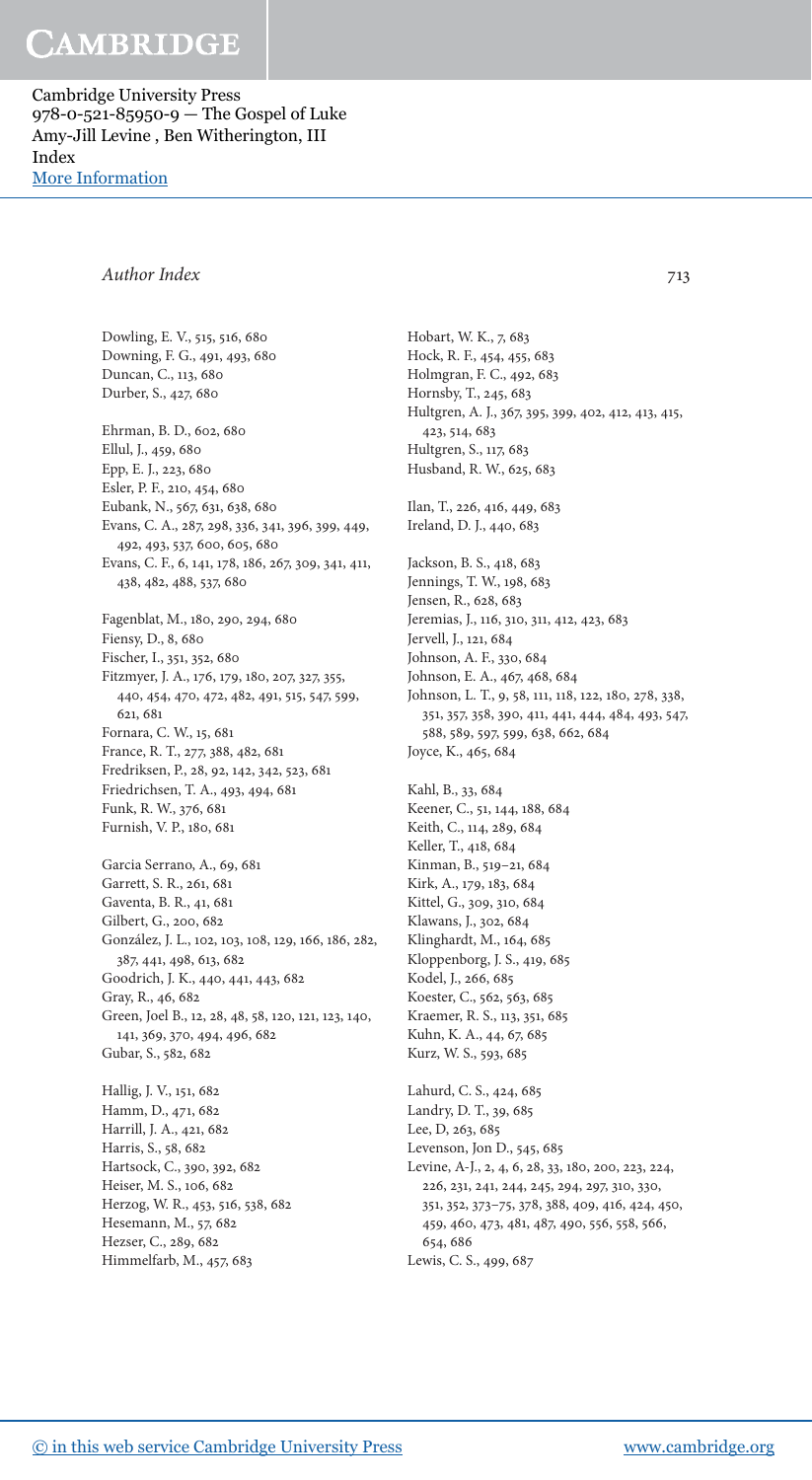Cambridge University Press 978-0-521-85950-9 — The Gospel of Luke Amy-Jill Levine , Ben Witherington, III Index [More Information](www.cambridge.org/9780521859509)

714 Author Index

Lieu, J., 37, 107, 111, 123, 152, 153, 169, 176, 189, 224, 268, 284, 292, 294, 325, 344, 389, 417, 423, 491, 512, 572, 668, 687 Lincoln, A. T., 35, 687 Longstaff, T. M. R., 231, 687 Longenecker, B. W., 398, 687 Lüdemann, G., 562, 687 Maccoby, H., 584, 687

Malina, B. C., 423, 424, 687 Mandel, P., 289, 687 Marshall, I. H., 235, 338, 356, 440, 503, 600, 687 Mason, S., 528, 687 Massaquoi, M. A., 372, 687 Matson, D. L., 604, 687 Matthews, S., 123, 632, 688 Mayo, M. A., 466, 632, 688 Mbiti, J. S., 130, 688 McColl, M. A., 144, 688 McGinn, T. A. J., 460, 688 McGowan, A., 388 , 688 McKnight, S., 41, 60, 688 Meier, J. P., 54, 373, 416, 688 Metzger, B. M., 33, 276, 499, 570, 590, 602, 688 Miller, A., 390, 395, 405, 689 Modica, J., 60, 688 Moss, C., 27, 48, 241, 689

Nanos, M., 28, 689 Nouwen, H. J. M., 425, 612, 689 Nolland, J. L., 8, 56, 62, 67, 125, 164, 222, 445, 470, 495 , 496 , 501 , 545 , 589 , 596 , 600 , 603 , 605 , 689

Oakman, D. E., 376, 689 Oliphant, R., 345, 689 Otieno, P. A., 158, 689 O'Toole, R. F., 271 , 689 Oyemomi, E., 130, 689

Parker, D. C., 590, 689 Parsons, M. C., 426, 431, 511, 689 Patterson, S., 227, 690 Pearson, B. W. R., 55, 690 Peppard, M., 312, 690 Pesce, M., 348, 679 Peterson, D., 9, 690 Pilch, J. J., 105, 690 Piper, R., 210, 680 Poirier, J. C., 115, 122, 690

Quesnell, Q., 225, 690

Ramelli, I. L. E., 448, 449, 690 Reid, B. E., 245, 367, 410, 412, 423, 468, 485, 690 Reilly, F., 49, 690 Reinstorf, D. H., 437, 690 Rice, P., 630 , 691 Saddington, D. B., 198, 691

Sanders, E. P., 116, 200, 302, 410, 562, 691 Sasso, S. E., 374, 378, 686 Satlow, M. L., 34, 691 Schaberg, J., 49, 229, 691 Schottroff, L., 423, 691 Schweizer, E., 411, 691 Schellenberg, R. S., 378, 441, 691 Schlatter, A., 446, 447, 691 Schultz, B., 514, 691 Scott, B. B., 376 , 412 , 421 , 423 , 424 , 691 Segal, A., 394, 691 Seim, T. K., 226, 691 Sellew, P., 421, 692 Shanks, H., 139, 692 Sherouse, A., 345, 346, 436, 692 Shinall Jr., M. C., 459, 686 Simons, R., 67, 692 Smith, M. D., 25, 56, 692 Snodgrass, K., 316, 330, 331, 365, 366, 412, 415, 417 , 419 , 423 , 424 , 438 , 447 , 492 , 493 , 513 , 534, 692 Spencer, S. F., 339, 345, 692 Spicq, C., 180, 487, 692 Squires, J. T., 7, 692 Stein, R. H., 287, 692 Talbert, C. H., 101, 155, 363, 364, 421-23, 692 Tannehill, R. C., 112, 168, 169, 184, 275, 283, 290, 297, 390, 392, 395, 448, 454, 489, 593,

664, 692 Thompson, M. M., 310, 692 Tiede, D. L., 595, 692 Topel, L. J., 438 , 692 Twelftree, G., 125, 246, 693 Tyson, J. B., 366, 446, 447, 595, 693

Udoh, F. E., 436, 693

Vinson, R., 30, 526, 693 Voros, G., 382, 693

Waetjen, H. C., 330, 331, 693 Walsh, R. 260, 675 Weinert, F. D., 382, 514, 693